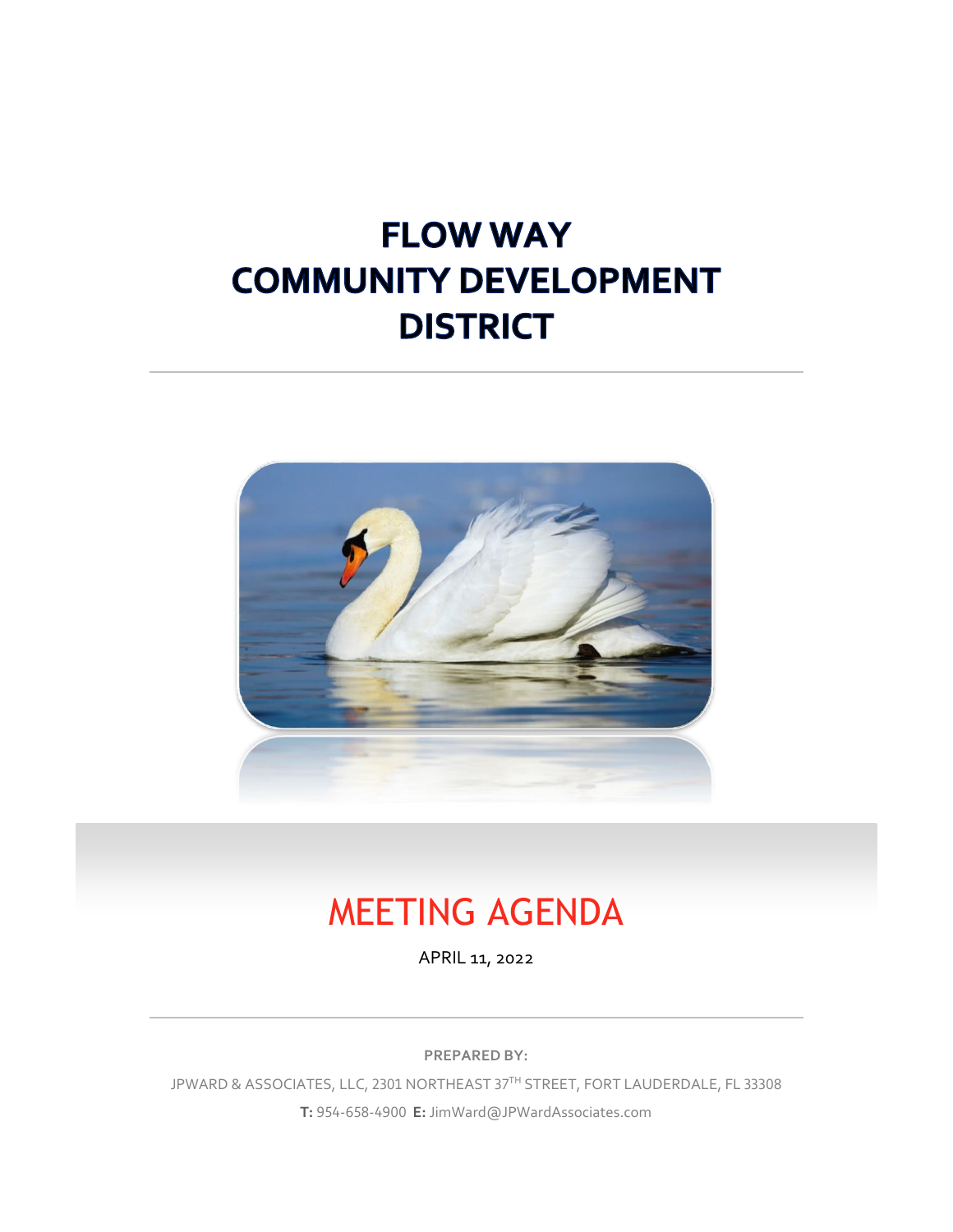### **Flow Way Community Development District**

**April 4, 2022** 

Board of Supervisors Flow Way Community Development District

Dear Board Members:

This Regular Meeting of the Board of Supervisors of the Flow Way Community Development District (the "**District**") will be held on **Monday, April 11, 2022, at 10:00 A.M.** at the Esplanade Golf and Country Club, 8910 Torre Vista Lane, Naples, FL 34119.

The following WebEx link and telephone number are provided to join/watch the meeting. <https://districts.webex.com/districts/onstage/g.php?MTID=e8bfc652f6bd85a9fd8f5fbd5727558e7> Access Code: **2338 116 7677,** Event password: **Jpward** Phone: **408-418-9388** and enter the access code **2338 116 7677** to join the meeting.

#### *Agenda*

- 1. Call to Order & Roll Call.
- 2. Public Comments for non-agenda items. These are limited to three (3) minutes and individuals are permitted to speak on items on the agenda and will be announced by the chairperson.
- 3. Consideration of approval of the Service Agreement, between HGS, LLC, d/b/a Angler Environmental, LLC and the District dated April 11, 2022, for consulting and expert testimony services related to litigation. HGS provides specialized litigation services.
- 4. Staff Items.
	- I. District Attorney Woods, Weidenmiller, Michetti, & Rudnick.
		- a. *Request to call Executive Attorney/client shade session. Discussion of lawsuit, File Number: 20-CA-4147.*
	- II. District Engineer Calvin, Giordano & Associates.
	- III. District Manager JPWard & Associates, LLC.
- 5. Audience Comments: Public comment period is for items NOT listed on the Agenda, comments are limited to three (3) minutes per person, assignment of speaking time is not permitted, however the Presiding Officer may extend or reduce the time for the public comment period consistent with Section 286.0114, Florida Statutes.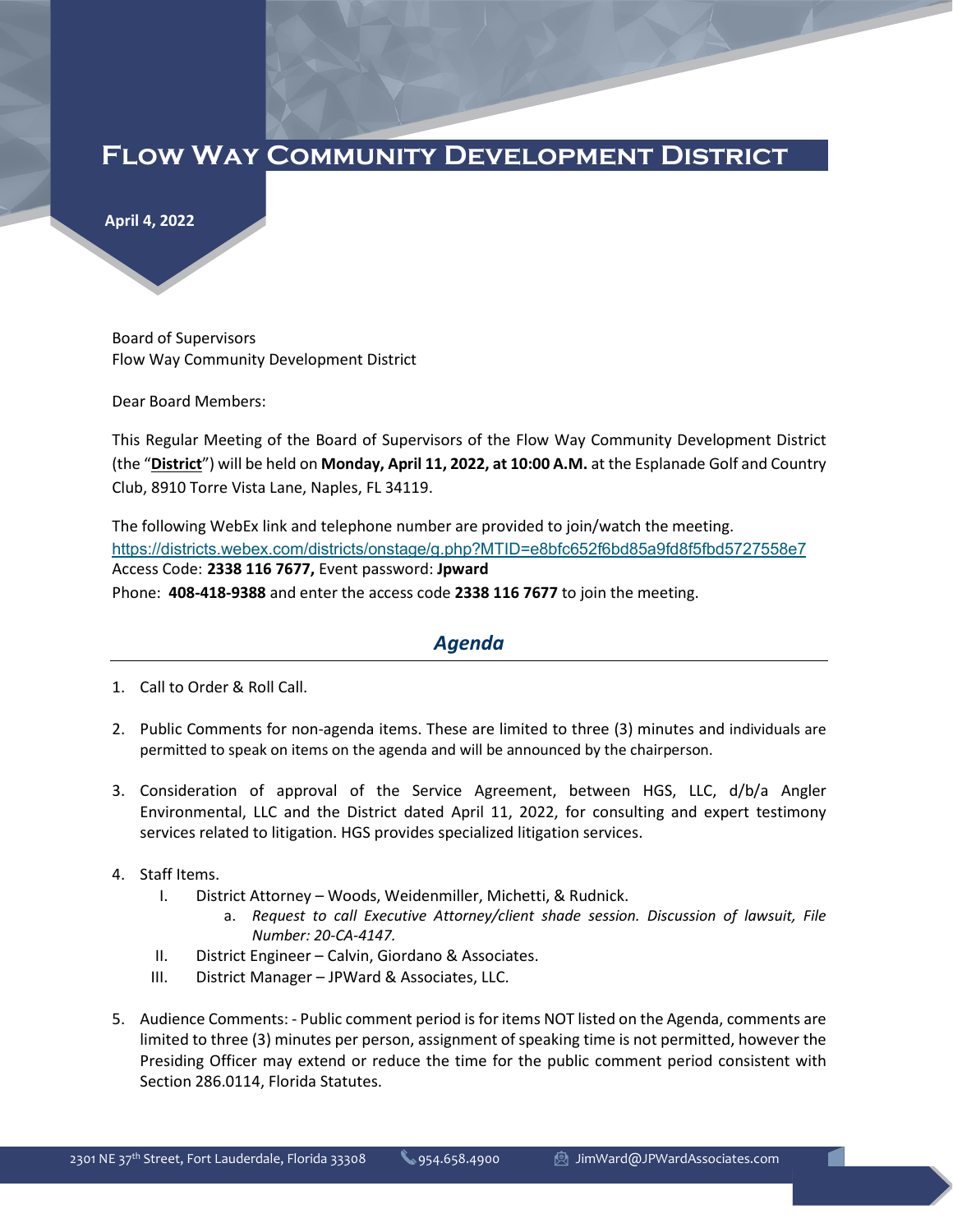6. Announcement of Next Meeting – April 21, 2022. Quorum Call for April 21, 2022

| $\Box$ Zack Stamp, |
|--------------------|
| l l Ronald Miller  |
| $\Box$ Tom Kleck   |
| Martinn Winters    |
| l l Bart Bhatla    |

7. Adjournment.

#### *Staff Review*

The third order of business is consideration of an agreement with HGS, LLC, d/b/a Angler Environmental, LLC to provide the District Attorney expert consulting and testimony services for current on-going litigation.

*\_\_\_\_\_\_\_\_\_\_\_\_\_\_\_\_\_\_\_\_\_\_\_\_\_\_\_\_\_\_\_\_\_\_\_\_\_\_\_\_\_\_\_\_\_\_\_\_\_\_\_\_\_\_\_\_\_\_\_\_\_\_\_\_\_\_\_\_\_\_\_\_\_\_\_\_\_\_\_\_\_\_\_*

The fourth order of business, under District Attorney staff reports, item 4(I)(a) is a request by the District Attorney to hold an executive session of the Board of Supervisors.

*The executive attorney/client session is recommended for Thursday, April 21, 2022, at the Esplanade Golf and Country Club, 8910 Torre Vista Lane, Naples, Florida 34119 and is to begin at the end of the District's regular meeting, and is closed to the public.* 

**The sole purpose of the executive attorney/client session is to discuss a settlement in the Flow Way Community Development District's lawsuit, File Number: 20-CA-4147.** 

*The executive session is expected to last approximately thirty (30) minutes. At the conclusion of the executive session the Board of Supervisors will go back into Regular Session to conduct the balance of the regular agenda items.*

*The attending parties shall be the following members of the Board of Supervisors, Zack Stamp, Ron Miller, Tom Kleck, Martinn Winters, Bart Bhatla: District Attorney Greg Woods and Jessica Tolin, District Manager James Ward.* 

*The entire session shall be recorded by a certified court reporter and the transcript shall be filed with the District Attorney and shall remain sealed until the lawsuit has concluded.* 

*At the conclusion of the executive session, the District will re-open the regular meeting and the Chairman will announce the closure of the executive session.*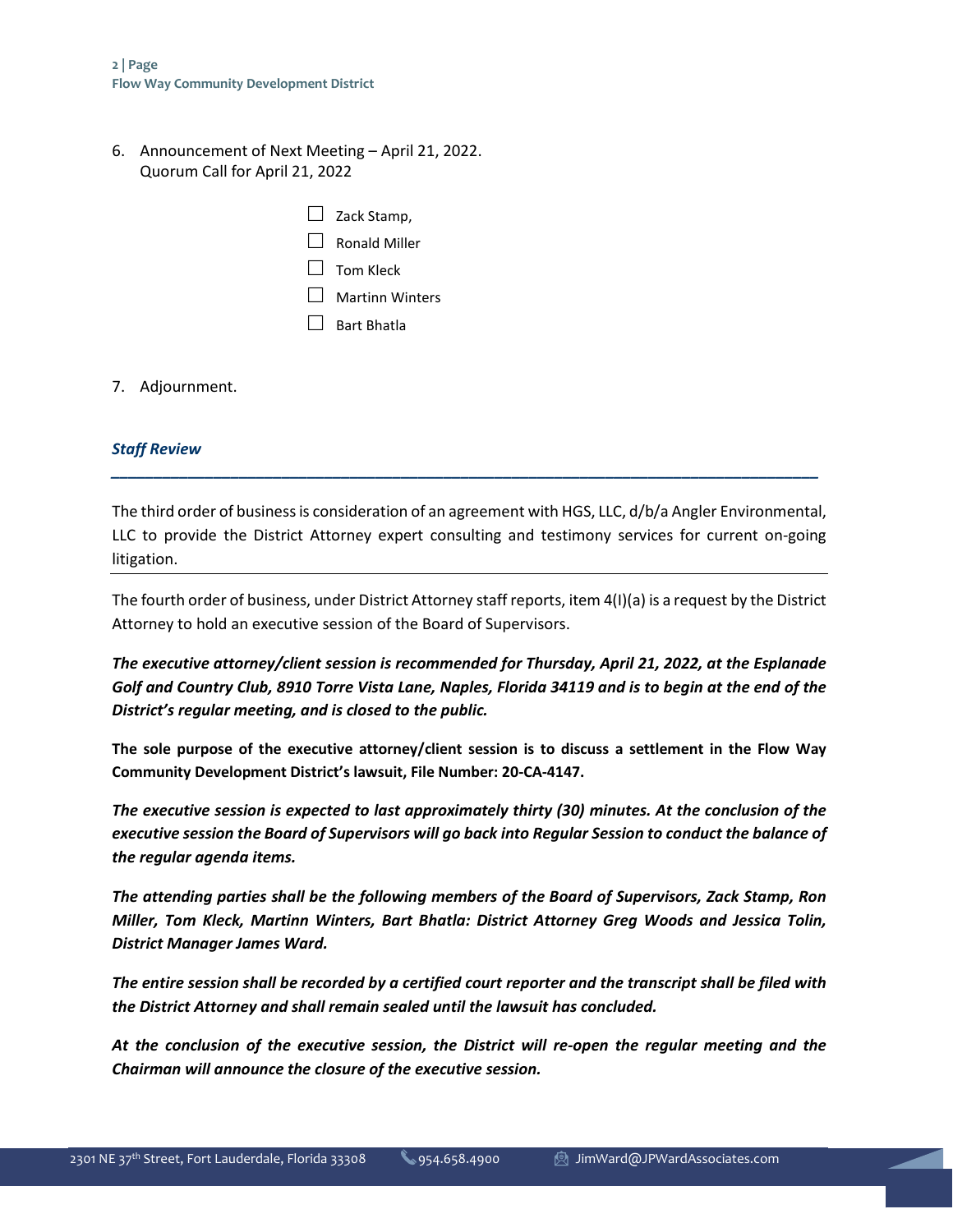The balance of the agenda is standard in nature, and I look forward to seeing you at the meeting, if you have any questions and/or comments before the meeting, please do not hesitate to contact me directly at (954) 658-4900.

\_\_\_\_\_\_\_\_\_\_\_\_\_\_\_\_\_\_\_\_\_\_\_\_\_\_\_\_\_\_\_\_\_\_\_\_\_\_\_\_\_\_\_\_\_\_\_\_\_\_\_\_\_\_\_\_\_\_\_\_\_\_\_\_\_\_\_\_\_\_\_\_\_\_\_\_\_\_\_\_\_\_\_

Yours sincerely, Flow Way Community Development District

toms A Word

James P. Ward District Manager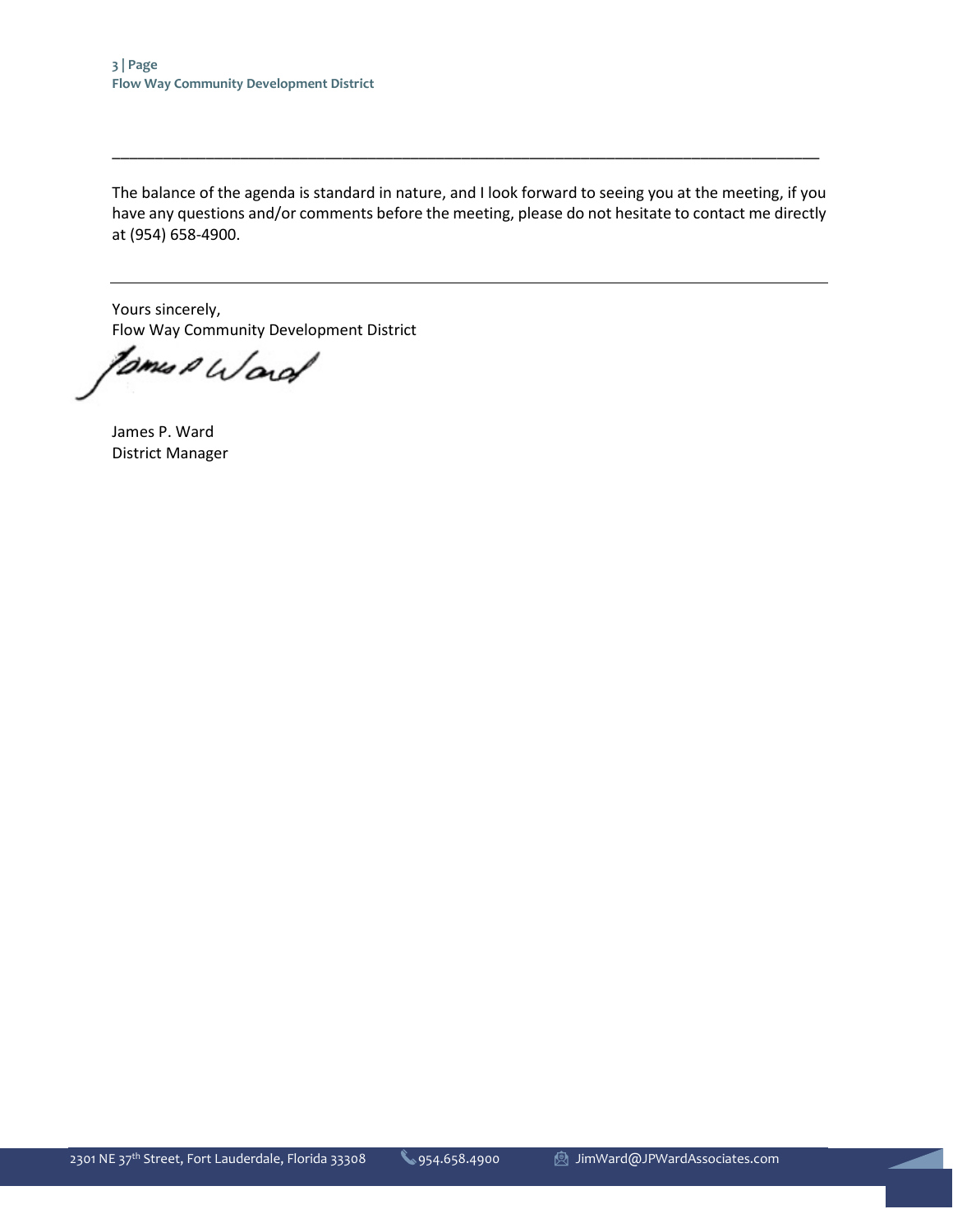aples Daily Net

PART OF THE USA TODAY NETWORK

**Published Daily** Naples, FL 34110

#### FLOW WAY CDD CO JPWA RD & ASSOC LLC 2301 NE 37TH ST

#### FT LAUDERDALE, FL 33308-6242

#### **Affidavit of Publication**

STATE OF WISCONSIN **COUNTY OF BROWN** 

Before the undersigned they serve as the authority, personally appeared said legal clerk who on oath says that he/she serves as Legal Clerk of the Naples Daily News, a daily newspaper published at Naples, in Collier County, Florida; distributed in Collier and Lee counties of Florida; that the attached copy of the advertising was published in said newspaper on dates listed. Affiant further says that the said Naples Daily News is a newspaper published at Naples, in said Collier County, Florida, and that the said newspaper has heretofore been continuously published in said

Collier County, Florida; distributed in Collier and Lee counties of Florida, each day and has been entered as second class mail matter at the post office in Naples, in said Collier County, Florida, for a period of one year next preceding the first publication of the attached copy of advertisement; and affiant further says that he has neither paid nor promised any person, or corporation any discount. rebate, commission or refund for the purpose of securing this advertisement for publication in said newspaper issue(s) dated or by publication on the newspaper's website, if authorized, on

Issue(s) dated: 04/03/2022

┮

Subscribed and sworn to before on April 3, 2022.

otary, State of Wy County

My commission expires

Publication Cost: \$276.50 Ad No: 0005186627 Customer No: 1305088 PO#:

# of Affidavits1

This is not an invoice

#### NOTICE OF SPECIAL MEETING **FLOW WAY COMMUNITY DEVELOPMENT DISTRICT**

The Board of Supervisors of the Flow Way Community Development District will hold a Special Meeting on Monday, April 11, 2022, at 10:00 A.M.,<br>at the Esplanade Golf and<br>Country Club, 8910 Torre Vista Lane, Naples, Florida 34119.

The meeting is open to the<br>public and will be conducted<br>in accordance with the provisions of Florida Law for Community Development Districts. The District fully encourages<br>public participation in a safe<br>and efficient manner. Toward that end, anyone wishing to<br>listen and participate in the meeting may do so remotely,<br>via the WebEx.com weblink<br>posted to the District's posted to the District's<br>website www.flowwaycdd.org A copy of the agenda for the meeting may be obtained<br>from the office of the District Manager, JPWard & Associates LLC, by calling 954 658<br>4900, email JimWard@JPWard Associates.com or on the District's web site at www.floww aycdd.org at least seven (7)<br>days in advance of the meeting.

The meeting may be cancelled or continued to a date, time and location specified on the record at the meeting.

In accordance with the provisions of the Americans with Disabilities Act, any person requiring special accommodations or an interpreter to participate at these meetings<br>should contact the District at (954) 658-4900, at least five<br>(954) 658-4900, at least five<br>(5) days prior to the date of the meetings. If you are hear-<br>ing or speech impaired, please contact the Florida Relay Service at 1-800-955-8770, for assistance in contacting the<br>District Office.

If any person decides to appeal any decision made with respect to any matter considered at these board meetings, such person will need a record of the proceedings and such<br>person may need to ensure<br>that a verbatim record of the proceedings is made at their own expense and which record includes the testimony and evidence on which the appeal is based.

Flow Way Community Development District<br>James P. Ward, District Manager April 3, 2022 #5186627

NANCY HEYRMAN Notary Public State of Wisconsin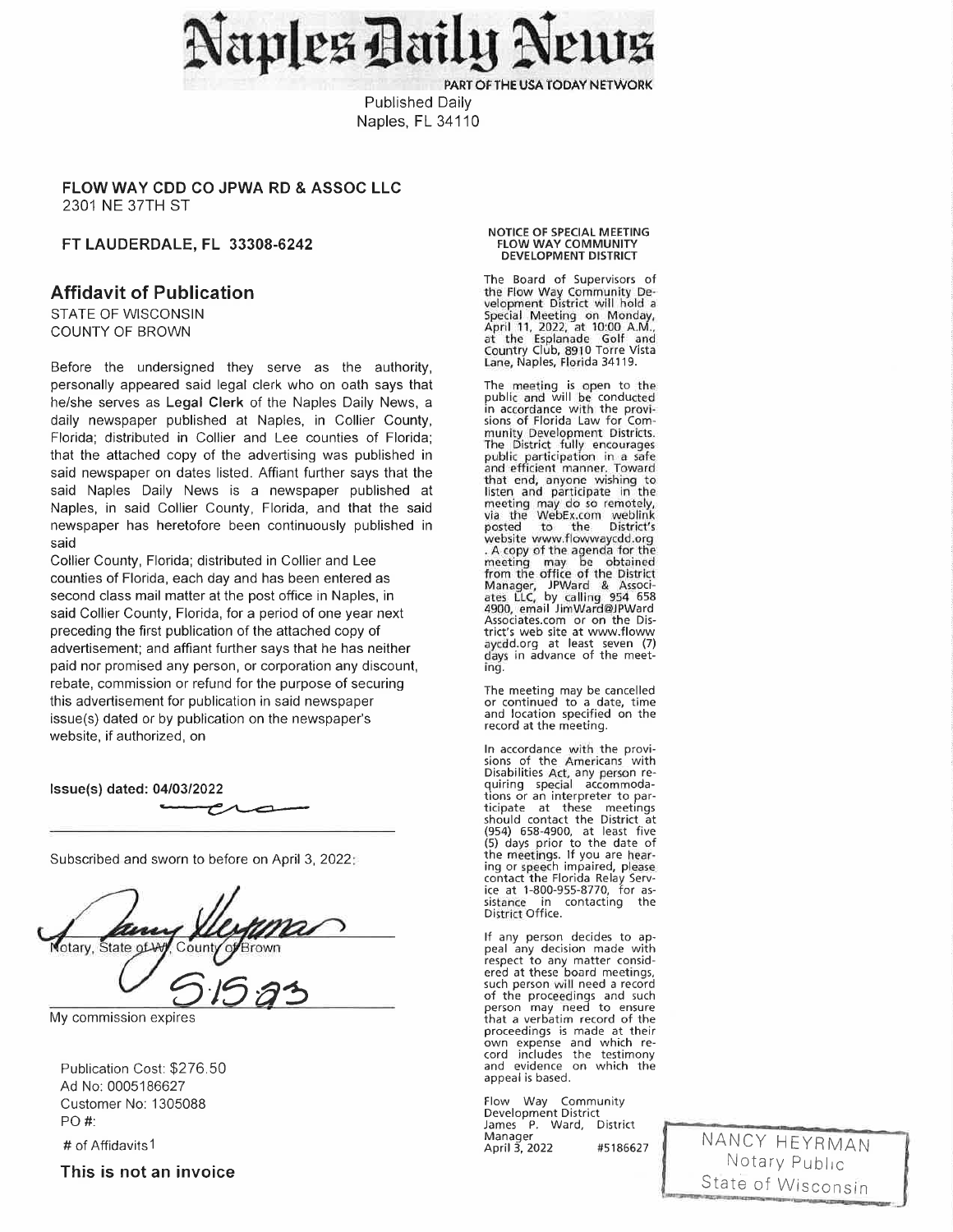#### SERVICES AGREEMENT

THIS SERVICES AGREEMENT ("Agreement") is entered into effective as of (the "Effective Date"), by and between HGS, LLC, d/b/a Angler Environmental, LLC, a Virginia limited liability company, having its office at 6575 West Loop South, Suite 300, Bellaire, Texas 77401 (hereinafter called "Service Provider"), and FLOW WAY COMMUNITY DEVELOPMENT DISTRICT, (hereinafter called "Customer", and, together with Service Provider, the "Parties" and, each individually, a "Party").

#### RECITALS:

WHEREAS, Customer desires to engage Service Provider to provide the Services (defined below), and Service Provider is willing to perform such Services subject to the terms and conditions of this Agreement.

NOW, THEREFORE, in consideration of the mutual covenants herein contained and of other good and valuable consideration, the Parties agree as follows:

#### AGREEMENTS:

1. Appointment. Service Provider shall perform the services described on Schedule 1 attached hereto (collectively, the "Services"). The Parties may agree in writing to amend Schedule 1 from time to time.

- 2. Term and Termination.
- (a) The term of this Agreement (the "Term") shall commence on the Effective Date and shall continue until the date upon which the Services are completed, unless sooner terminated by mutual written consent of the Parties; provided that, in the event that a Party (the "Defaulting Party") materially breaches this Agreement, and such breach is incapable of cure, or with respect to a material breach capable of cure, the Defaulting Party does not cure such breach within 30 days after receipt of written notice of such breach, then the other Party may terminate this Agreement, effective upon written notice to the Defaulting Party.
- (b) Customer, in its sole discretion, may terminate this Agreement in whole or in part, at any time without cause, and without liability except for required payment for services rendered, and reimbursement for authorized expenses incurred, prior to the termination date, by providing at least 30 days' prior written notice to Service Provider.
- (c) Upon expiration or termination of this Agreement for any reason, Service Provider shall promptly:
	- i. Deliver to Customer all documents, work product, and other materials, whether or not complete, prepared by or on behalf of Service Provider in the course of performing the Services.
	- ii. Return to Customer all Customer-owned property, equipment or materials and all Customer confidential information (including all documents and tangible materials (and any copies) containing, reflecting, incorporating, or based on Customer's confidential information) in its possession or control.
	- iii. Remove any Service Provider-owned property, equipment, or materials located at Customer's locations.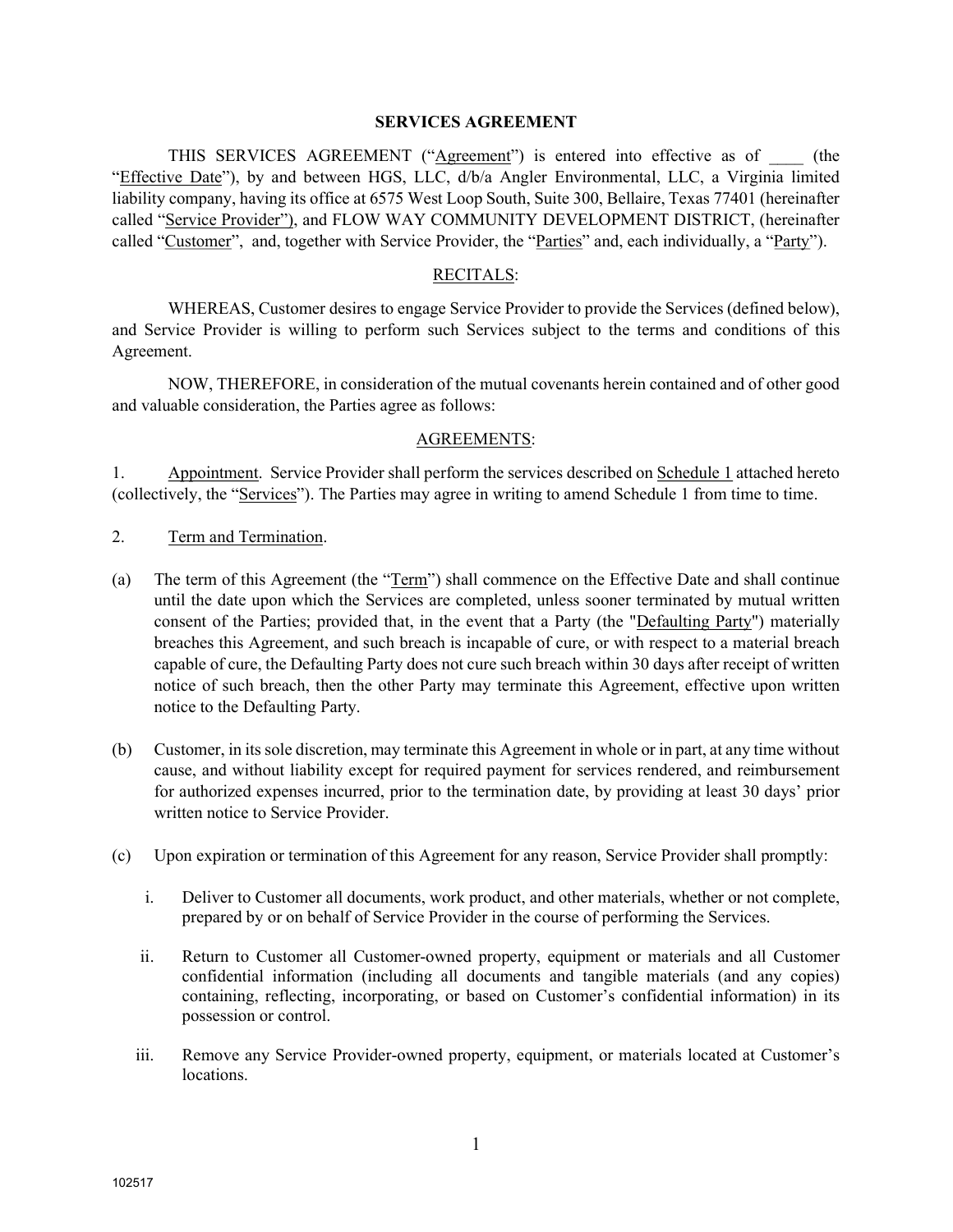- iv. Provide reasonable cooperation and assistance to Customer upon Customer's written request in transitioning the Services to an alternate service provider.
- v. On a pro rata basis, repay all fees and expenses paid in advance for any Services which have not been provided.
- vi. Certify in writing to Customer that it has complied with the requirements of this Section  $2(c)$ .
- (d) The rights and obligations of the Parties set forth in this Section 2 and any right or obligation of the Parties in this Agreement which, by its nature, should survive termination or expiration of this Agreement, will survive any such termination or expiration of this Agreement.

#### 3. Service Provider Requirements.

- (a) Service Provider shall:
	- i. Provide the Services (a) in accordance with the terms and subject to the conditions set forth in this Agreement; (b) using personnel of required skill, experience, and qualifications; (c) in a timely, workmanlike, and professional manner; (d) in accordance with generally recognized industry standards in Service Provider's field; and (e) to the reasonable satisfaction of Customer.
	- ii. Appoint representatives to the following positions after obtaining Customer's consent, which consent shall not be unreasonably withheld or delayed: (a) a primary contact to act as its authorized representative with respect to all matters pertaining to this Agreement (the "Service Provider Contract Manager") and (b) a sufficient number of employees to perform the Services (collectively, with Service Provider Contract Manager, "Provider Representatives").
	- iii. Assign only qualified, legally authorized Provider Representatives to provide the Services.
	- iv. Comply with all applicable laws and regulations in providing the Services.
	- v. Comply with all Customer rules, regulations, and policies of which it has been made aware, in its provision of the Services, including with respect to safety.
	- vi. Maintain complete and accurate records relating to the provision of the Services under this Agreement, in such form as Customer shall approve. During the Term and for a period of 2 years thereafter, upon Customer's written request, Service Provider shall allow Customer or Customer's representative to inspect and make copies of such records and interview Provider Representatives in connection with the provision of the Services; provided that Customer provides Service Provider with reasonable advance written notice of the planned inspection and any such inspection shall take place during regular business hours.
- 4. Subcontracts. Subcontracts are not permitted or applicable to this agreement.

5. Indemnification. Customer shall indemnify and hold harmless Service Provider and its officers, directors, employees, affiliates, successors, and permitted assigns (collectively, "Indemnified Party") against any and all losses, damages, liabilities, deficiencies, third-party claims, actions, judgments, settlements, interest, awards, penalties, fines, costs, or expenses of whatever kind, including attorneys' fees, fees and the costs of enforcing any right to indemnification under this Agreement, and the cost of pursuing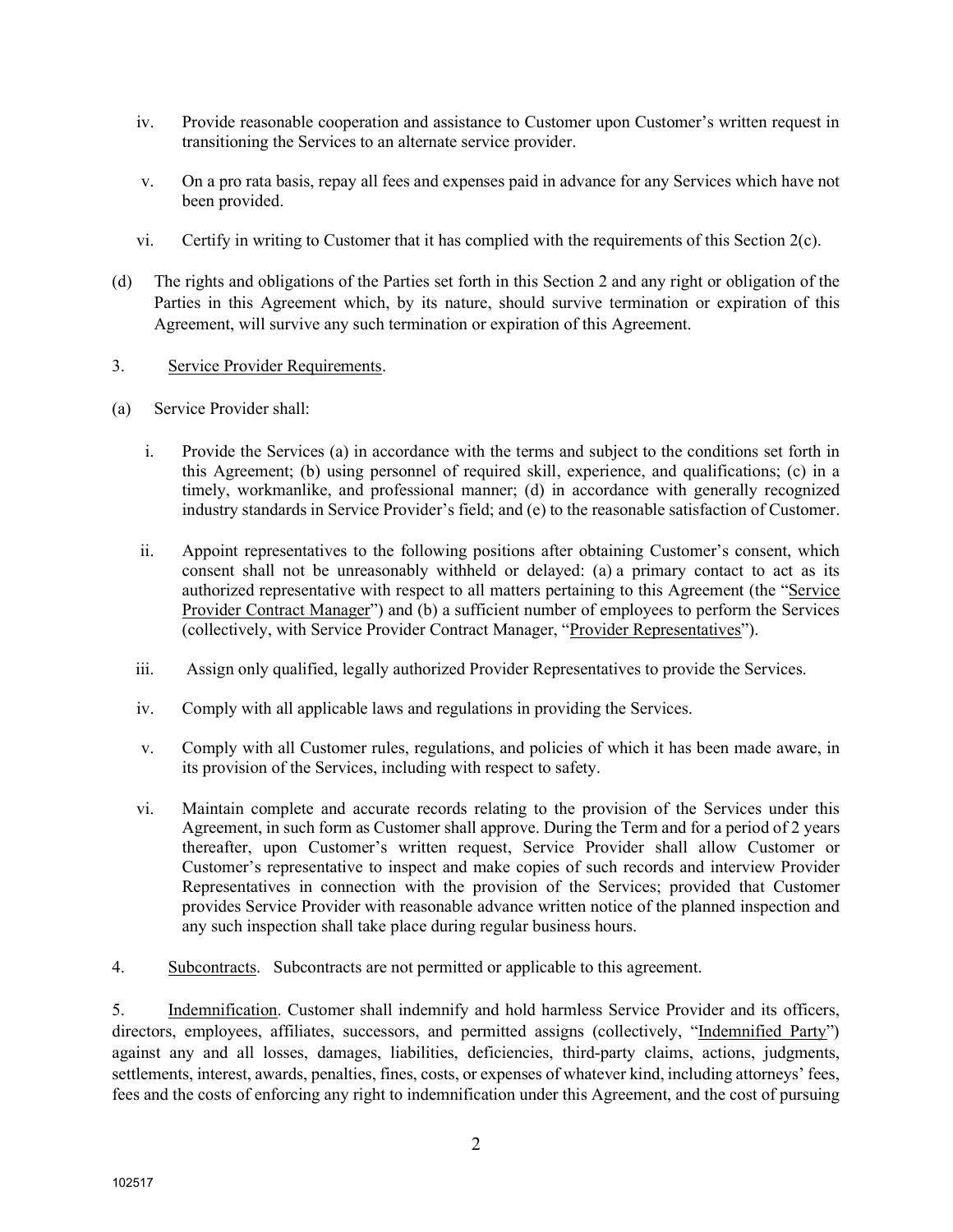any insurance providers, incurred by Indemnified Party (collectively, "Losses"), to the extent caused by Service Provider's negligence, willful misconduct, or breach of this Agreement. Service Provider shall not enter into any settlement without Service Provider's or Indemnified Party's prior written consent.

#### 6. Customer's Obligations. The Customer shall:

(a) Reasonably respond to any reasonable requests from Service Provider for instructions, information or approvals required by Service Provider to provide the Services.

(b) Reasonably cooperate with Service Provider in its performance of the Services and provide access to Customer's premises, employees, contractors, and equipment as required to enable Service Provider to provide the Services.

7. Intellectual Property. All intellectual property rights, including copyrights, patents, patent disclosures and inventions (whether patentable or not), trademarks, service marks, trade secrets, know-how and other confidential information, trade dress, trade names, logos, corporate names and domain names, together with all of the goodwill associated therewith, derivative works and all other rights (collectively, "Intellectual Property Rights") in and to all documents, work product and other materials that are delivered to Customer under this Agreement or prepared by or on behalf of Service Provider in the course of performing the Services (collectively, the "Deliverables") shall be owned by Customer.

#### 8. Limitation of Liability.

(a) NOTWITHSTANDING ANY PROVISION OF THIS AGREEMENT TO THE CONTRARY, NO PARTY TO THIS AGREEMENT SHALL BE LIABLE TO THE OTHER PARTY OR TO ANY THIRD PARTY FOR ANY EXEMPLARY OR PUNITIVE DAMAGES WHETHER ARISING OUT OF BREACH OF CONTRACT, TORT (INCLUDING NEGLIGENCE), OR OTHERWISE, REGARDLESS OF WHETHER SUCH DAMAGE WAS FORESEEABLE AND WHETHER OR NOT SERVICE PROVIDER HAS BEEN ADVISED OF THE POSSIBILITY OF SUCH DAMAGES, AND NOTWITHSTANDING THE FAILURE OF ANY AGREED OR OTHER REMEDY OF ITS ESSENTIAL PURPOSE.

(b) EACH PARTY EXPRESSLY AGREES THAT THE MEMBERS, MANAGERS, AFFILIATES, PARTNERS AND SHAREHOLDERS OF ANY DEFAULTING OR BREACHING PARTY HEREUNDER ARE NOT LIABLE FOR ANY COSTS, EXPENSES, LOSSES OR DAMAGES ARISING FROM SUCH PARTY'S BREACH OR DEFAULT UNDER THIS AGREEMENT. THE PROVISIONS OF THIS SECTION SHALL SURVIVE THE EXPIRATION OR TERMINATION OF THIS AGREEMENT.

#### 9. Compensation to Service Provider.

(a) Customer shall pay to Service Provider the amounts set forth on Schedule 2, which amounts shall become fully due and payable within thirty (30) days after the receipt by Customer of an invoice.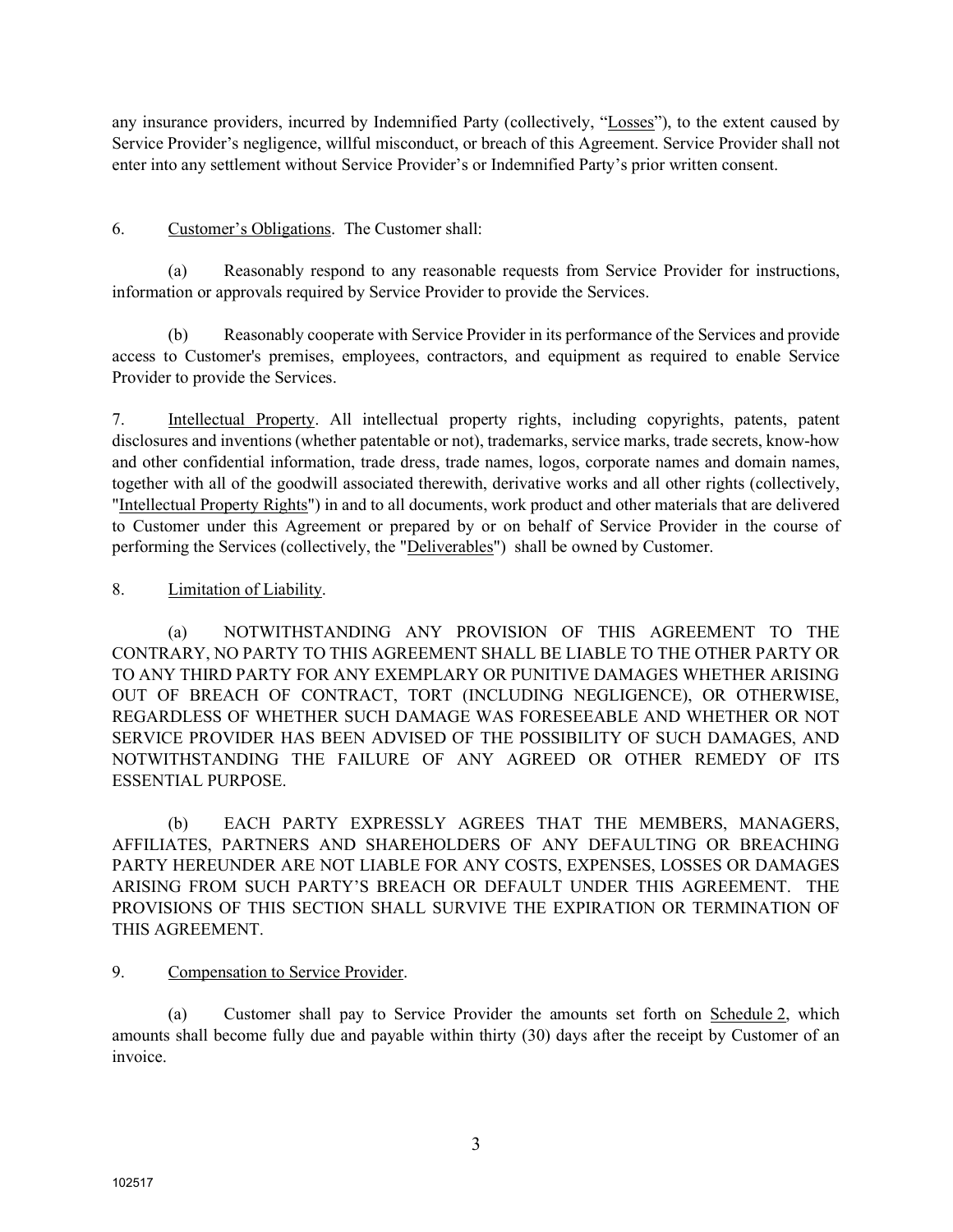(b) All amounts required to be paid by Customer under this Agreement shall be paid by wire transfer in accordance with instructions to be provided by the Service Provider, in good and sufficient funds, or by check, unless another method reasonably acceptable to the Service Provider is agreed upon.

(c) Upon expiration of the Term or any earlier termination of this Agreement, Customer shall pay to Service Provider all amounts which have become payable under this Section 9 or, in the case of milestone payment not yet due, but that have not yet been paid, and such payment obligations shall survive termination of this Agreement. Except for invoiced payments that the Customer has successfully disputed, all late payments shall bear interest at the lesser of the rate of 5% per month or the highest rate permissible under applicable law, calculated daily and compounded monthly.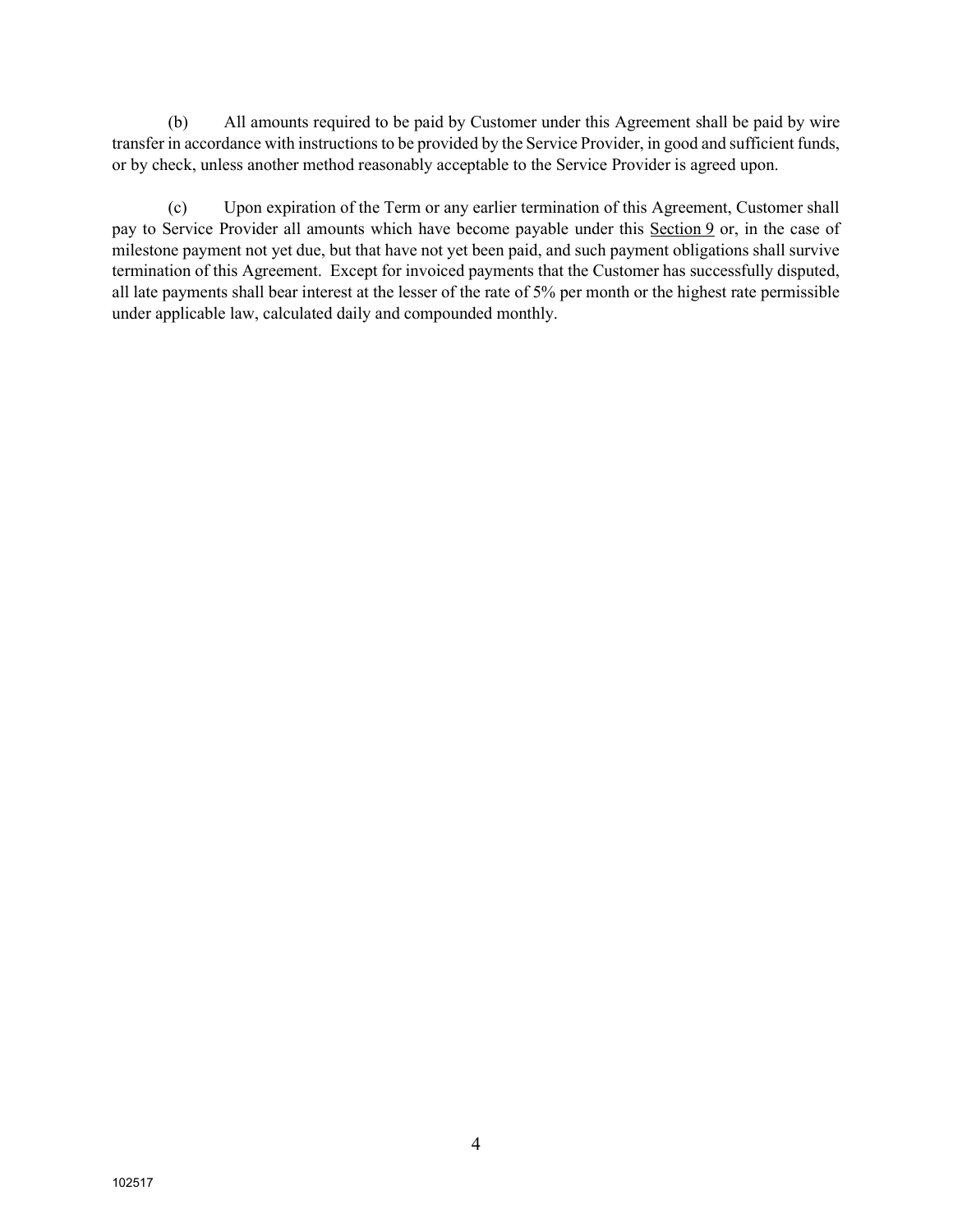#### 10. Miscellaneous.

(a) Force Majeure. Except for the payment of monetary amounts due pursuant to Section 9 hereof, no Party shall be liable or responsible for failure to satisfy its obligations hereunder if such failure is attributable to Force Majeure. As used herein, "Force Majeure" means any of the following: fires, floods, storms, earthquakes, other weather events, strikes, riots, acts of God, shortages of labor or materials, war, terrorist acts or activities, governmental laws, regulations, or restrictions, adverse determinations from any such parties, or any other causes of any kind whatsoever which are beyond the reasonable control of the responsible Party.

(b) Amendments. This Agreement may not be changed, amended or modified except by an instrument in writing signed by all Parties.

(c) Provision to Third Parties. Neither this Agreement nor the terms hereof nor any confidential information disclosed in connection herewith may be furnished to any third party, including governmental entities, without the written consent of all Parties, such consent not to be unreasonably withheld, except as may otherwise be required by law or a court of competent jurisdiction; provided, that the foregoing shall not be deemed to prohibit the Parties from providing this Agreement or the terms hereof to their attorneys, consultants, professional advisors, and current and prospective investors and primary lenders. The terms and conditions of this paragraph shall survive termination of this Agreement.

(d) Remedies. If the Service Provider violates any provision of this Agreement, the Customer shall, in addition to any damages to which it is entitled, be entitled to immediate injunctive relief against the Service Provider prohibiting further actions inconsistent with the Service Provider's obligations under this Agreement, along with the collection of all of Customer's attorney's fees and court costs.

(e) Governing Law. This Agreement shall be governed by and construed under the laws of the State of Florida (the "State").

(f) Counterparts; Execution. This Agreement may be signed by facsimile signature, which signature shall be deemed to constitute an original signature and be binding as such. This Agreement may be executed in identical counterparts, each of which when so executed and delivered will constitute an original, but all of which taken together will constitute one and the same instrument. The Parties each represent that the person signing this Agreement is duly authorized to sign this Agreement.

(g) Notices. All notices required or permitted hereunder shall be in writing and shall be served on the Parties at the addresses set forth on their signature pages hereto (or to such other address that the receiving Party may designate from time to time in accordance with this Section). Unless otherwise agreed herein, all Notices must be delivered by (i) personal delivery, nationally recognized overnight courier or certified or registered mail (in each case, return receipt requested, postage prepaid) or (ii) by electronic mail addressed to the electronic mail address set forth on the signature page hereto for the Party to be notified with a confirmation copy delivered by another method permitted under this paragraph. Except as otherwise provided in this Agreement, a Notice is effective only (a) on receipt by the receiving Party; and (b) if the Party giving the Notice has complied with the requirements hereof.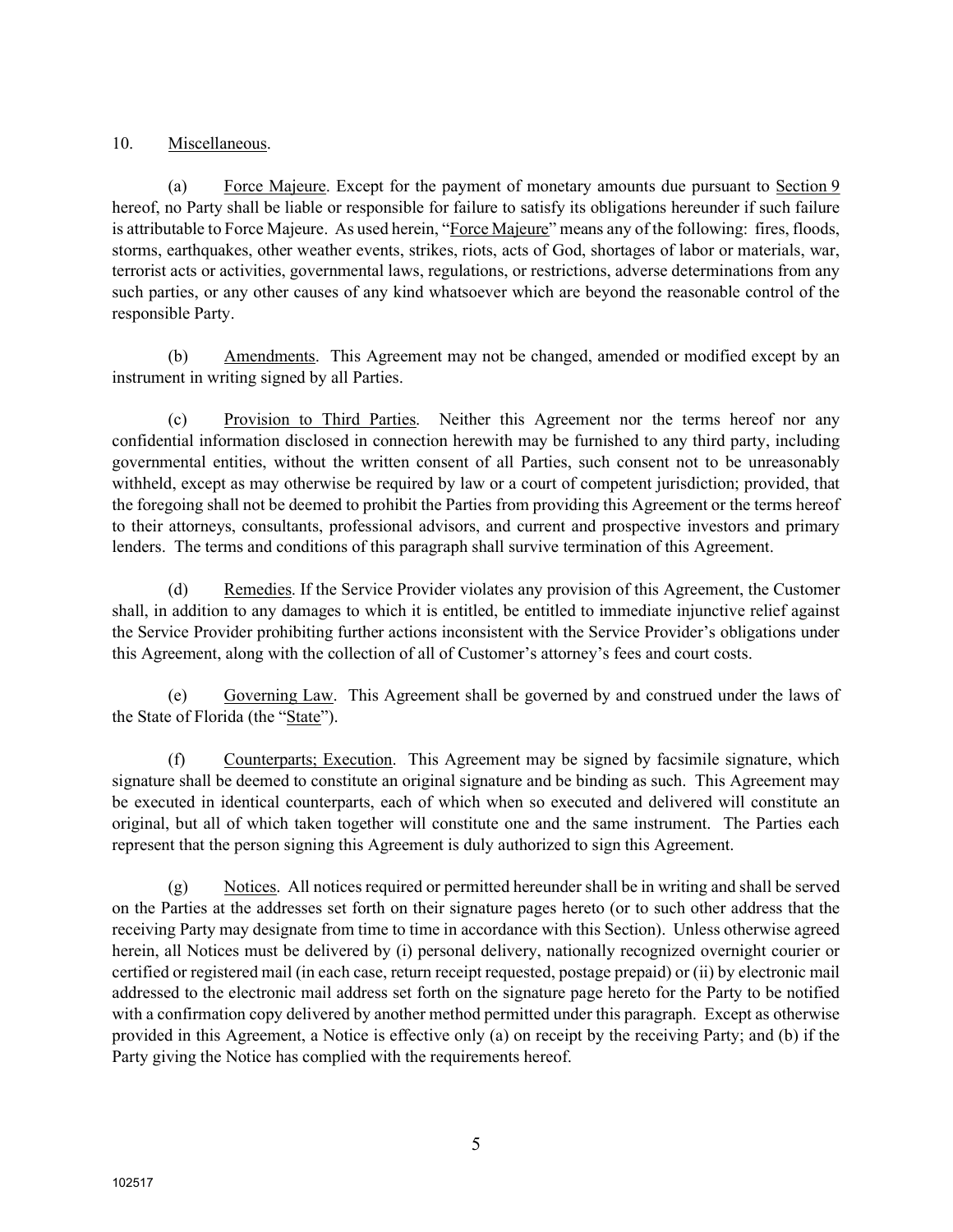(h) Severability; Waiver; Entire Agreement. If any portion of this Agreement is held invalid or inoperative, then so far as is reasonable and possible the remainder of this Agreement shall be deemed valid and operative, and, to the greatest extent legally possible, effect shall be given to the intent manifested by the portion held invalid or inoperative. No waiver by any Party of any of the provisions of this Agreement shall be effective unless explicitly set forth in writing and signed by the Party so waiving. Except as otherwise set forth in this Agreement, no failure to exercise, or delay in exercising, any right, remedy, power or privilege arising from this Agreement shall operate or be construed as a waiver thereof, nor shall any single or partial exercise of any right, remedy, power or privilege hereunder preclude any other or further exercise thereof or the exercise of any other right, remedy, power or privilege. This Agreement (including any schedule, exhibits or amendments) embodies the entire agreement between the Parties and supersedes all prior agreements and understandings relating to the Project.

(i) Third Party Beneficiaries. This Agreement benefits solely the Parties to this Agreement and their respective permitted successors and assigns and nothing in this Agreement, express or implied, confers on any other Person any legal or equitable right, benefit or remedy of any nature whatsoever under or by reason of this Agreement

(j) Assignment; Successors and Assigns. This Agreement shall be binding upon the Parties and their respective successors and assigns; however, this Agreement may not be assigned by either Party without the prior written consent of the other Party, which consent shall not be unreasonably withheld, conditioned or delayed. The foregoing restriction shall not be deemed to prohibit (i) the assignment or transfer of this Agreement by either Party to (A) any third party that controls, is controlled by, or is under common control with, the assigning Party, or (B) any purchaser of all, or substantially all, of the assets of the assigning Party, as long as, in each case, the assignee agrees to assume all obligations of the assigning Party hereunder, or (ii) the pledge or collateral assignment of this Agreement, or any rights and/or remedies hereunder, by any Party to its primary lender(s) as collateral for such Party's obligations under any secured credit facility.

(k) Relationship of the Parties. The relationship between the Parties is that of independent contractors. Nothing contained in this Agreement shall be construed as creating any agency, partnership, joint venture or other form of joint enterprise, employment or fiduciary relationship between the parties, and neither party shall have authority to contract for or bind the other party in any manner whatsoever.

#### [THE REMAINDER OF THIS PAGE IS INTENTIONALLY LEFT BLANK.]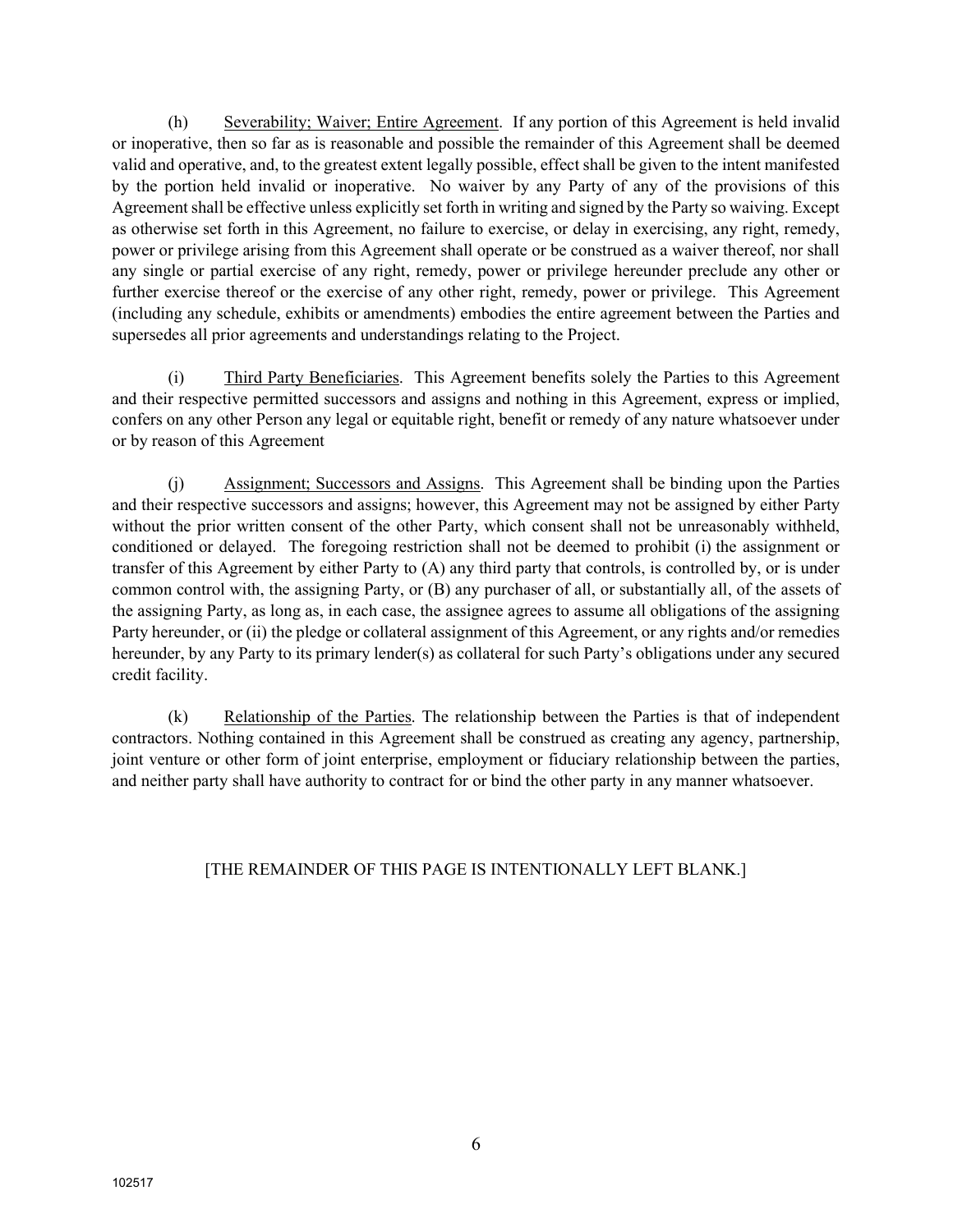IN WITNESS WHEREOF, Service Provider has executed this Agreement effective as of the Effective Date.

#### SERVICE PROVIDER:

HGS, LLC, d/b/a Angler Environmental, LLC, a Virginia limited liability company

By:

Name: Ansley M. Tilley Title: Sr. Project Manager/Sr. Engineer

Address:

c/o Resource Environmental Solutions, LLC 6575 West Loop South, Suite 300 Bellaire, Texas 77401 Attn: Legal Department Email: stephen@res.us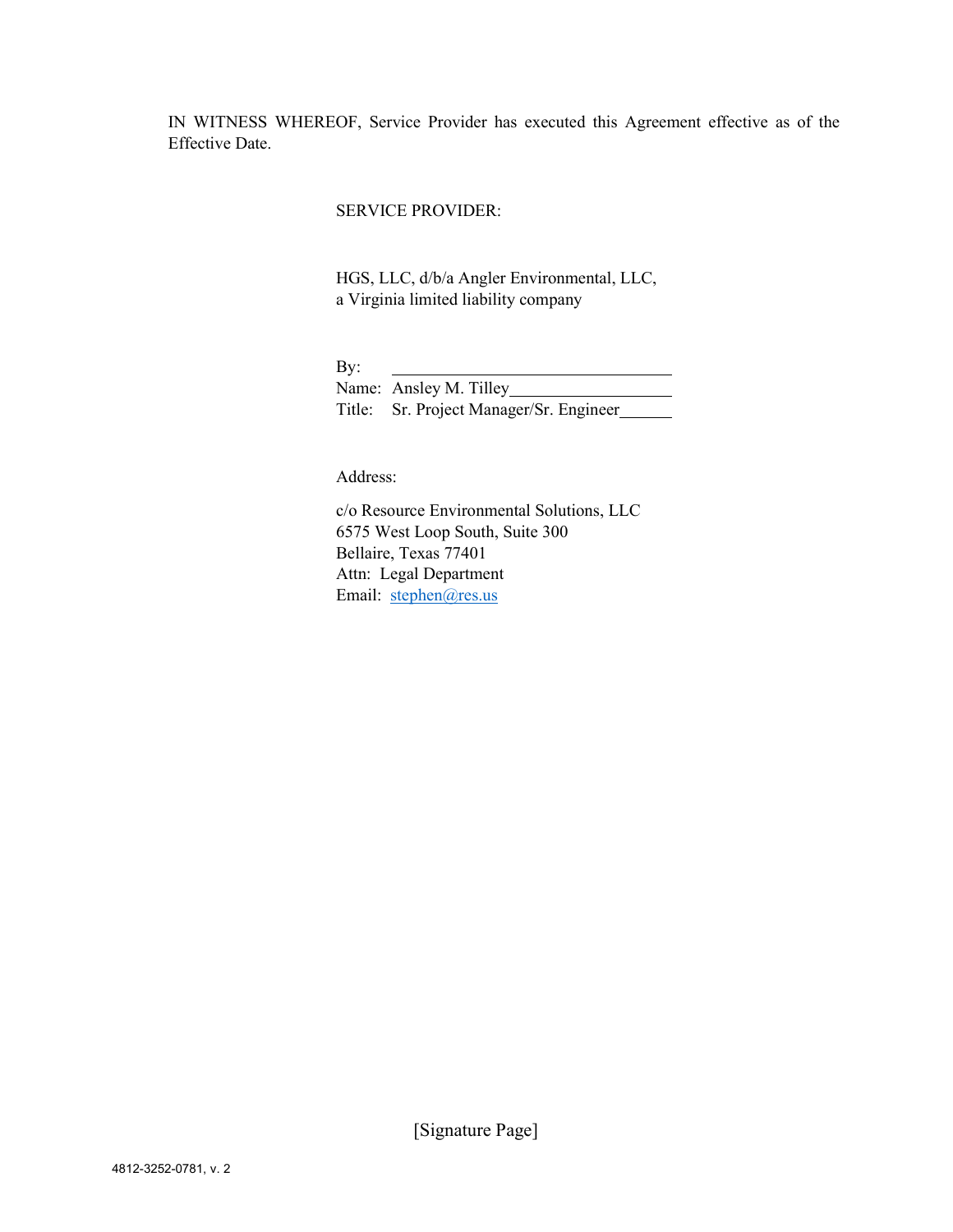IN WITNESS WHEREOF, Customer has executed this Agreement effective as of the Effective Date.

 $\overline{\phantom{a}}$ 

#### CUSTOMER:

#### FLOW WAY COMMUNITY DEVELOPMENT DISTRICT

By: Name: Title:

Address:

c/o Woods, Weidenmiller, Michetti & Rudnick, LLP

9045 Strada Stell Ct., Ste. 400

Naples, FL 34109 Attn: Gregory Woods, Esq. Email: Gwoods@lawfirmnaples.com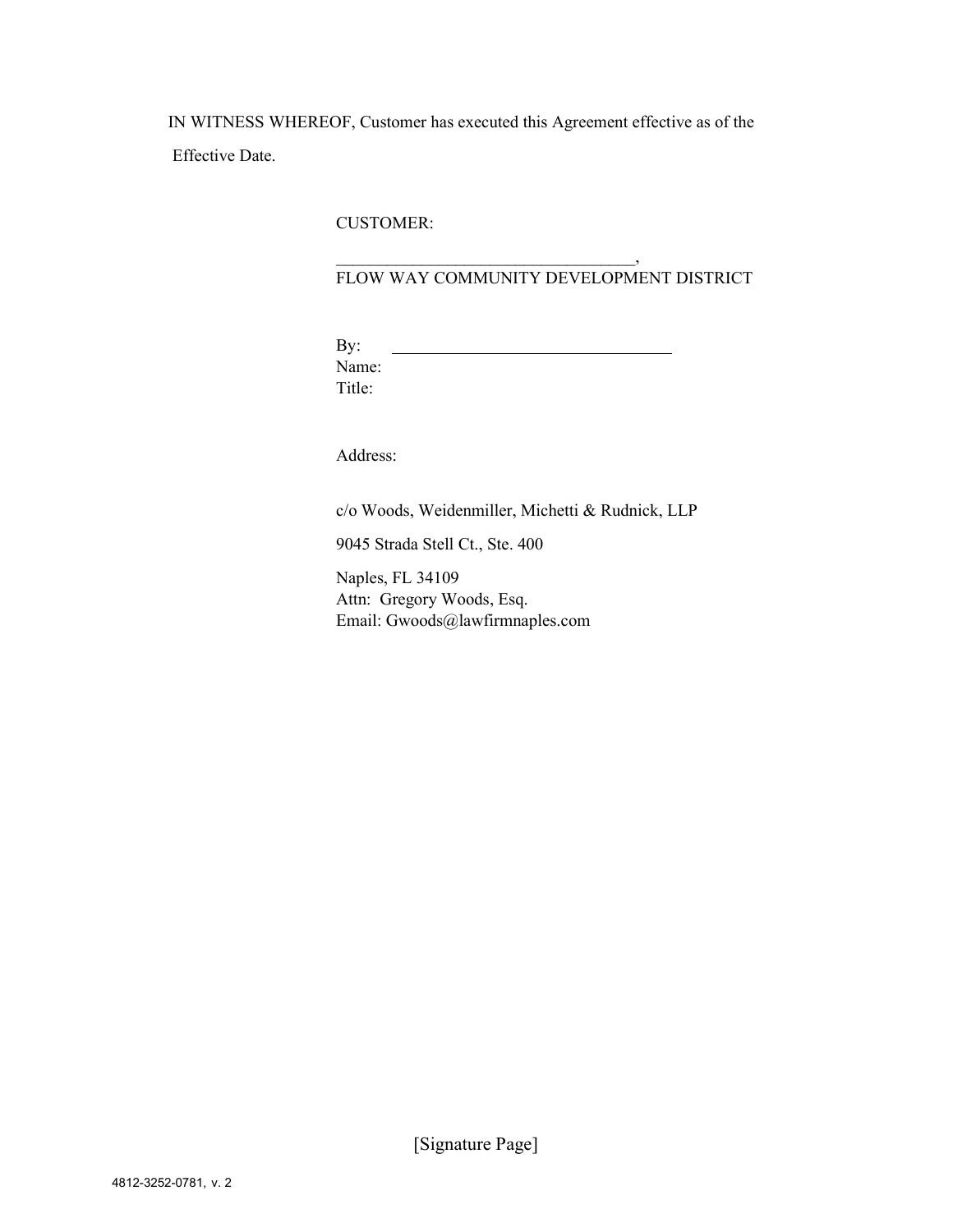#### SCHEDULE 1

#### SERVICES

HGS LLC will provide the following:

- Review of documents provided by Customer
- Cost estimate for average preserve area maintenance
- Consultation on quality/maintenance standards for Preserves
- Necessary GIS mapping as requested to support
- Expert Witness Testimony on typical long term management

### [TO BE COMPLETED]